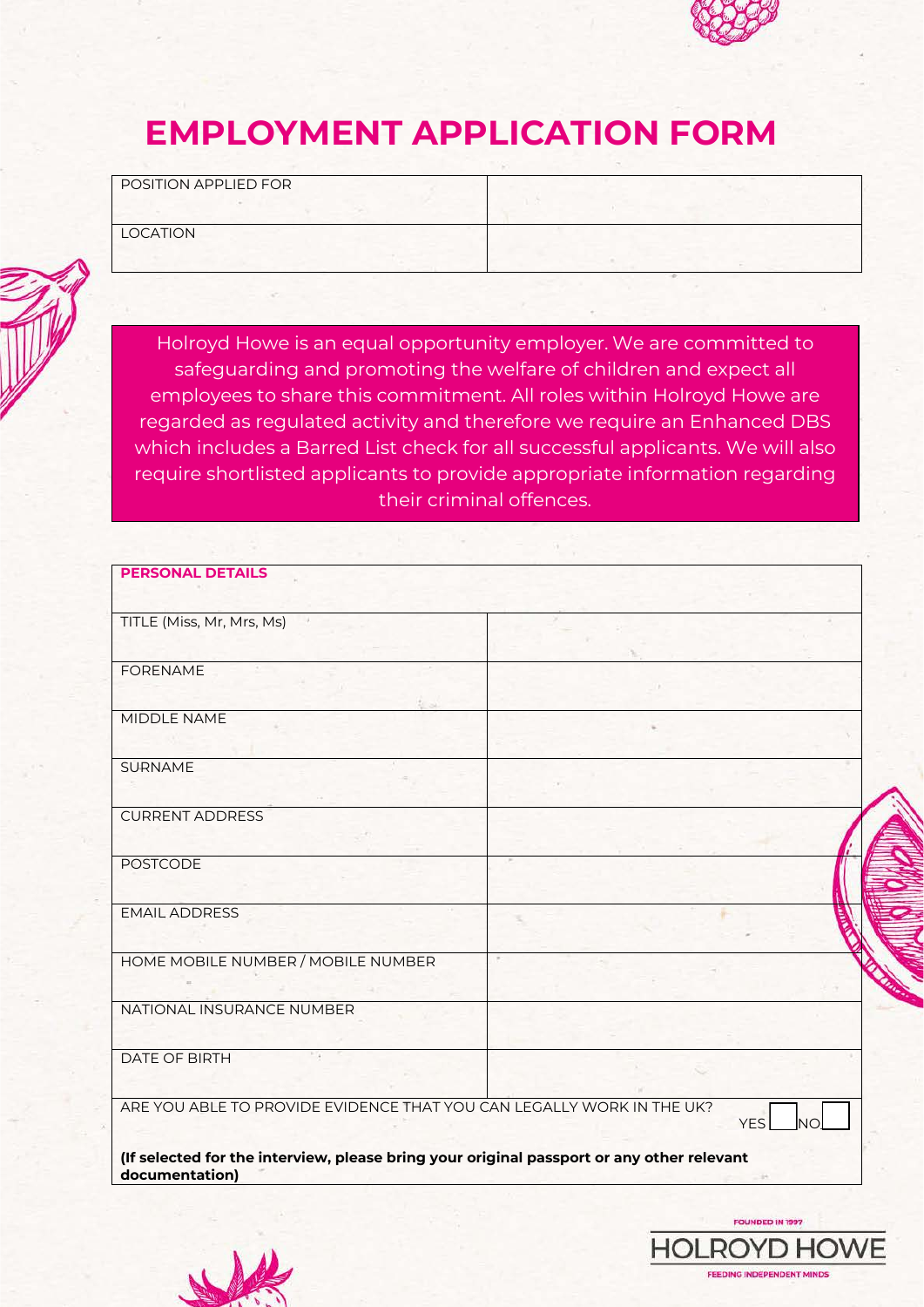

| ARE ANY OF YOUR IMMEDIATE FAMILY OR RELATIVES AN EMPLOYEE OF HOLORYD HOWE? |  |            |  |  |
|----------------------------------------------------------------------------|--|------------|--|--|
|                                                                            |  | <b>YFS</b> |  |  |
| IF YES, PLEASE PROVIDE THEIR NAME AND WHERE THEY WORK                      |  |            |  |  |
|                                                                            |  |            |  |  |
| WHAT IS YOUR CURRENT NOTICE PERIOD?                                        |  |            |  |  |
|                                                                            |  |            |  |  |
| DO YOU HAVE ANY PRE-PLANED HOLIDAY?                                        |  |            |  |  |
|                                                                            |  |            |  |  |

| Any gaps in employment must be accounted for. |                                                |                   |                           |
|-----------------------------------------------|------------------------------------------------|-------------------|---------------------------|
| <b>DATE FROM AND</b><br>TO                    | <b>FULL COMPNAY NAME</b><br><b>AND ADDRESS</b> | <b>JOB TITILE</b> | <b>REASON FOR LEAVING</b> |
|                                               |                                                |                   |                           |
|                                               |                                                |                   |                           |
|                                               |                                                |                   |                           |
|                                               |                                                |                   |                           |
|                                               |                                                |                   |                           |
|                                               |                                                |                   |                           |
|                                               |                                                |                   |                           |
|                                               |                                                |                   |                           |



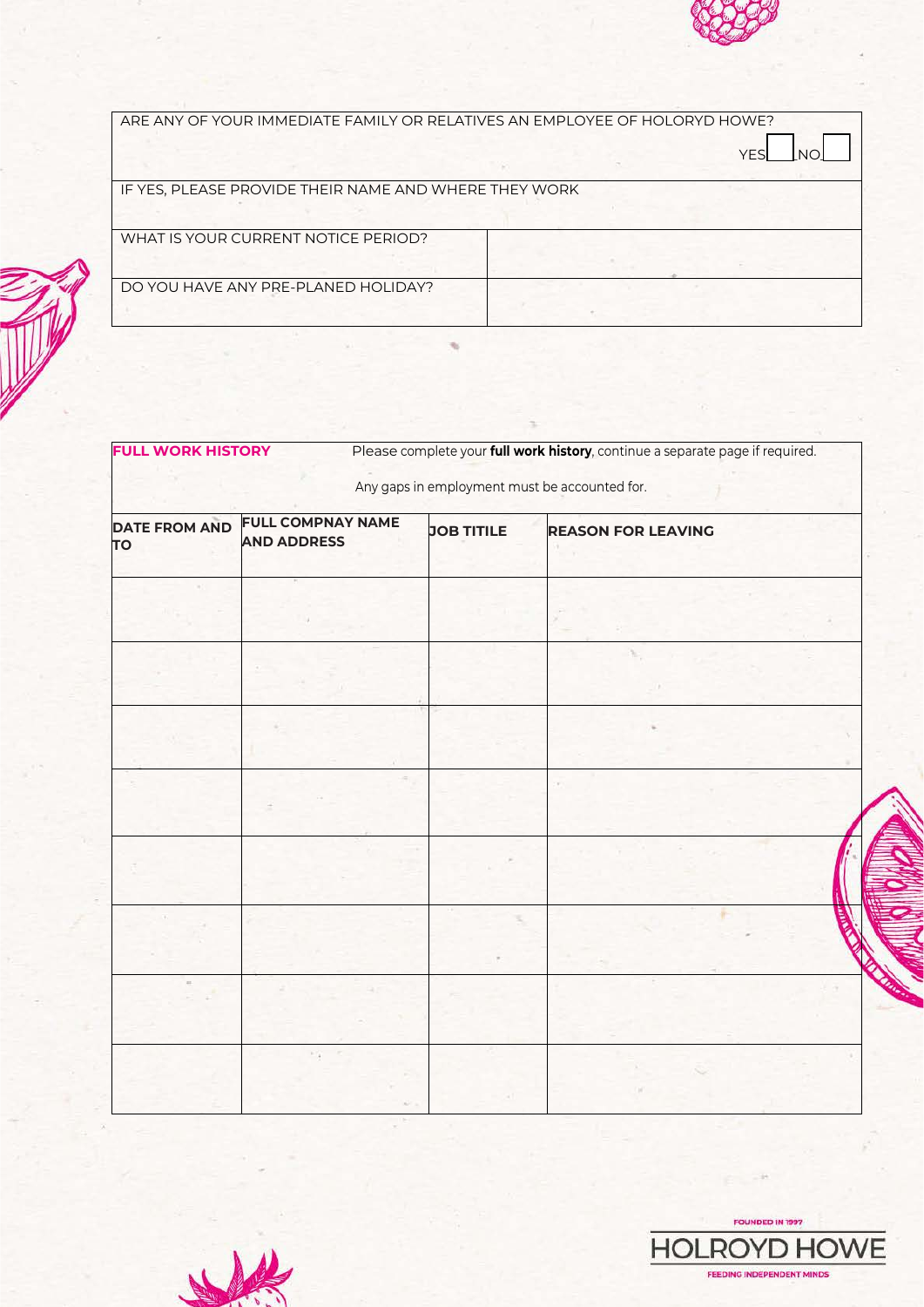

#### **YOUR EDUCATION, TRAINING AND RELEVANT QUALIFICATIONS**

| <b>SUBJECT</b> | <b>QUALIFICATION</b> | <b>DATE OBTAINED</b> |
|----------------|----------------------|----------------------|
| ×              |                      |                      |
|                |                      |                      |
|                |                      |                      |
|                |                      |                      |
|                |                      |                      |
|                |                      |                      |
|                |                      |                      |
|                |                      |                      |

**PERSONAL STATEMENT** Please detail why you feel you are the right candidate for the role you are applying**.**

# **FOOD SAFETY**

Are you suffering from **ANY** infection or condition that may lead to food poisoning or food borne disease either directly or indirectly through contact with food or food contact surfaces?  $YES$  and  $YES$  and  $YES$  and  $YES$  and  $YES$  and  $YES$  and  $YES$  and  $YES$  and  $YES$  and  $YES$  and  $YES$  and  $YES$  and  $YES$  and  $YES$  and  $YES$  and  $YES$  and  $YES$  and  $YES$  and  $YES$  and  $YES$  and  $YES$  and  $YES$  and  $YES$  and  $YES$  and  $YES$ 

Are you suffering from any medical condition that could be made worse by the employment you are applying for and/or which you would like us to make reasonable adjustments for?

 $YES \_\_N$ 

If yes, please specify



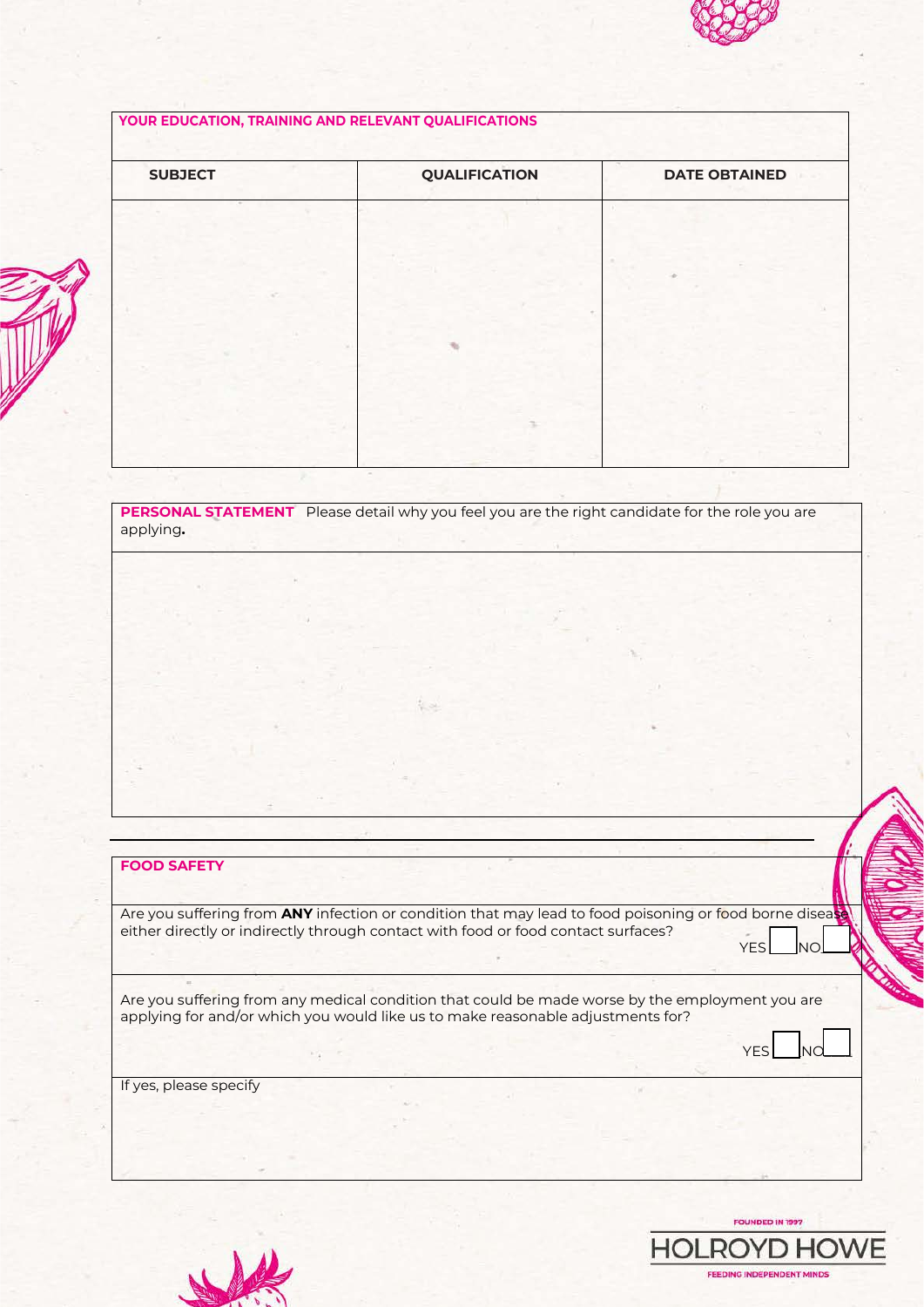

#### **INTEREST AND HOBBIES**

#### **HAVE YOU WORKED WITH CHILDREN BEFORE?**

YES NO

If yes, state where and provide dates.

#### **REFERENCES DETAILS**

References will only be taken up if we process your application. One of the references must be your most recent employer and any employer where you have previously worked with children. **Family members must not be included.**

If you are happy for your current employer to be contacted prior to being offered a position, please tick here \_\_\_\_\_\_ however any previous employer may be approached for a reference.

NAME:

POSITION:

COMPANY ADDRESS:

TELEPHONE NUMBER:

EMAIL ADDRESS:

DATES OF EMPLOYEMNT: FROM TO

NAME:

POSITION:

COMPANY ADDRESS:

TELEPHONE NUMBER:

EMAIL ADDRESS:

DATES OF EMPLOYEMNT: FROM TO TO



 $-14$ 

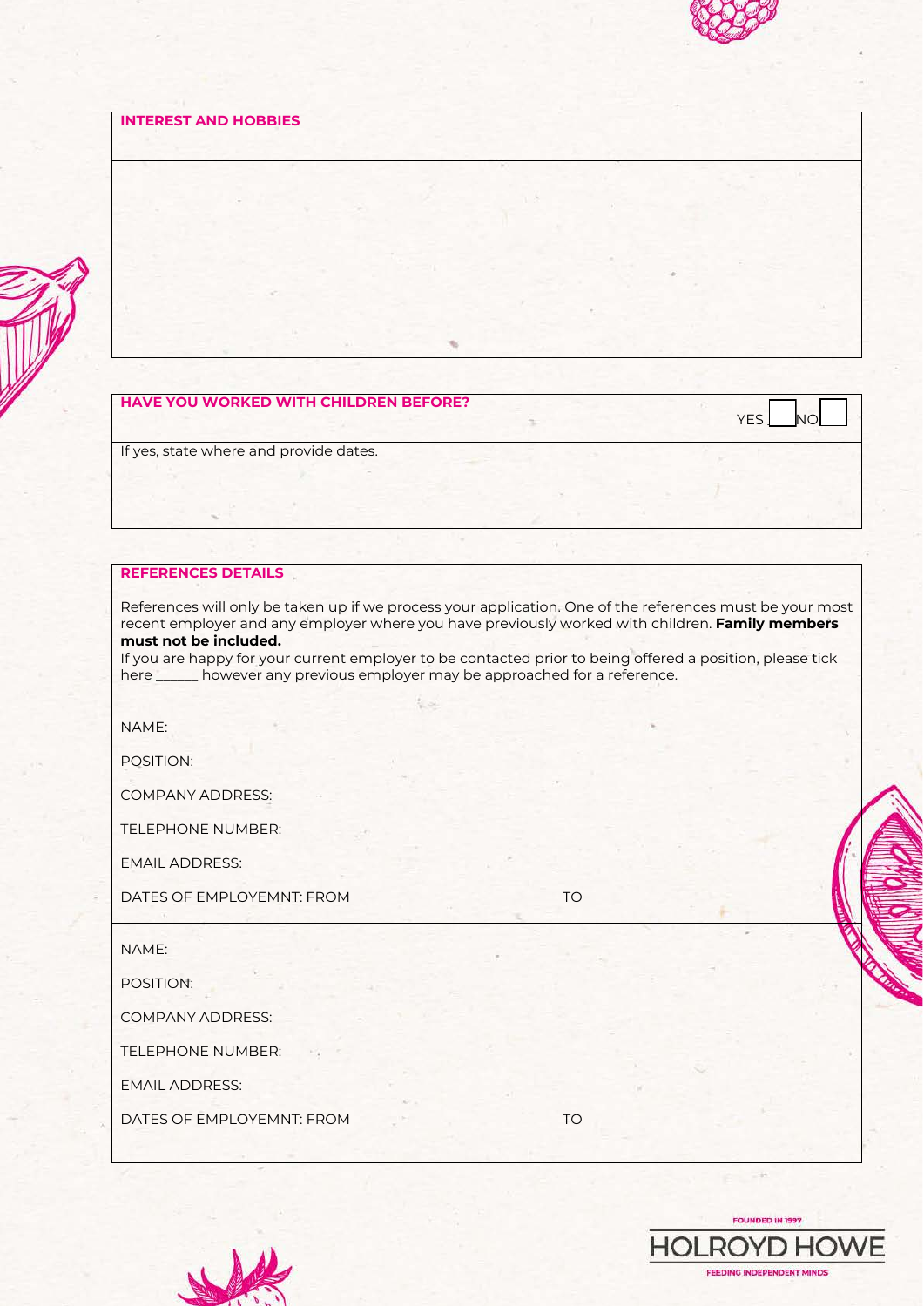#### **CRIMINAL OFFENCES**

All successful applicants will be required to provide an Enhanced DBS Disclosure.

The amendments to the Rehabilitation of Offenders Act 197 (Exceptions) Order 1975 (2013 and 2020) provides that when applying for certain jobs and activities, certain convictions are considered 'protected'. This means that they do need to be discussed to employers and if they are disclosed, employers cannot take them into account.

Guidance about whether a conviction or cautions should be disclosed, if you are shortlisted, can be found on the Ministry of Justice website.

If you are unsure whether you need to disclose criminal information, you should seek legal advice or find out more information on the Ministry of Justice website:

https://www.gov.uk/government/publications/new-guidance-on-the-rehabilitation-of-offenders-act-1974

#### **DECLARATION**

- The details given on this application are correct to the best of my knowledge and belief and without omission, and I understand that any offer of employment is subject to the receipt of satisfactory references, satisfactory enhanced DBS disclosure, a Barred list check and satisfactory probation period.
- I give permission for you to contact my previous employer for references and understand my present employer will not be contacted unless I am offered and accept a position with Holroyd Howe or have ticked the box above.
- I understand that my information may be used for monitoring purposes, monitoring the efficiency of the company recruitment process and other employment procedures.
- I understand I will be required to complete a Criminal Offence Declaration if shortlisted.
- Holroyd Howe treats personal collected data within this form in accordance with the Data Protection Act 2018. Information about how your data is used and the basis for processing this data is available in our Recruitment and Selection Notice which is available on request.

| <b>SIGNATURE:</b> | DATE: |  |
|-------------------|-------|--|
|                   |       |  |